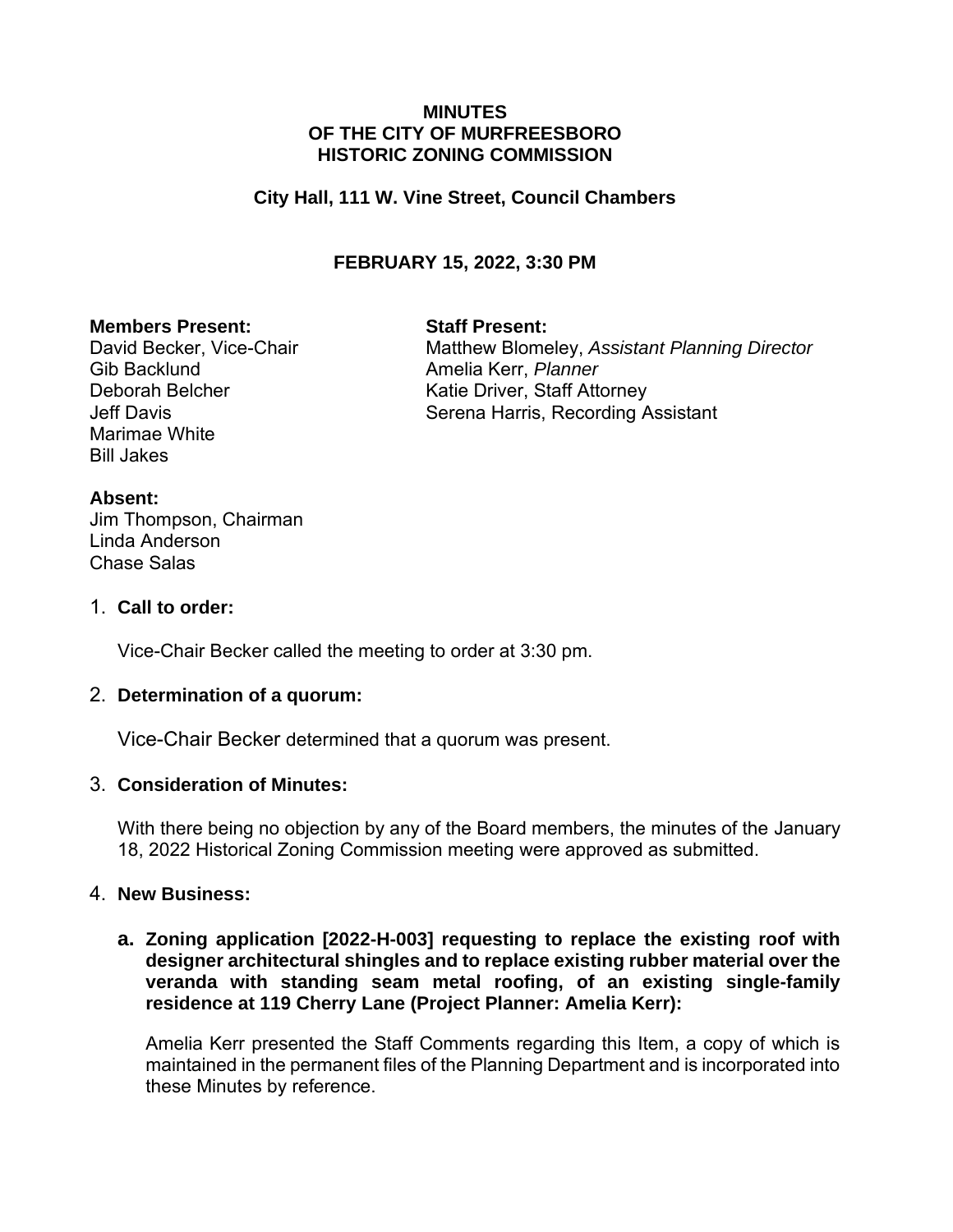## **MURFREESBORO HISTORIC ZONING COMMISSION MINUTES February 15, 2022 Page 2**

Melinda Haines, homeowner of 119 Cherry Lane, Murfreesboro, TN 37129 came to the podium to address questions from the Commission.

Ms. Haines stated that her home was built in 1880, not 1870.

Bill Jakes inquired if the original roof was metal.

Ms. Haines responded that she does not know. She has the MTSU provided report of the survey completed in the 1990's, but it has no mention of a metal roof. Upon occupancy of the home, Ms. Haines stated it was a rolled roof.

Bill Jakes inquired if the roof on the tower portion would be replaced with shingles.

Ms. Haines confirmed and added the tower portion of the roof would be replaced with shingles, as will the remainder of the roof, except for the veranda, which will be replaced with standing seam metal roofing.

Ms. Haines held up roofing samples for the board and added there's been quite a bit of damage, including hail damage over the last 20 years, emphasizing it needs to be replaced.

Vice-Chair David Becker asked if the contractor believes there will be enough pitch on the veranda roof for the water to flow with the metal.

Ms. Haines replied yes and that the veranda roof will extend slightly beyond the edge of the roof.

There being no further discussion, Gib Backlund moved to approve the application, subject to all staff recommendations; The motion was seconded by Deborah Belcher, and upon roll call the motion was approved by the following vote:

Aye: Gib Backlund Deborah Belcher Jeff Davis Marimae White Bill Jakes David Becker, Vice-Chair

Nay: None

## 5. **Staff Reports and Other Business:**

None

6. **Adjourn.**